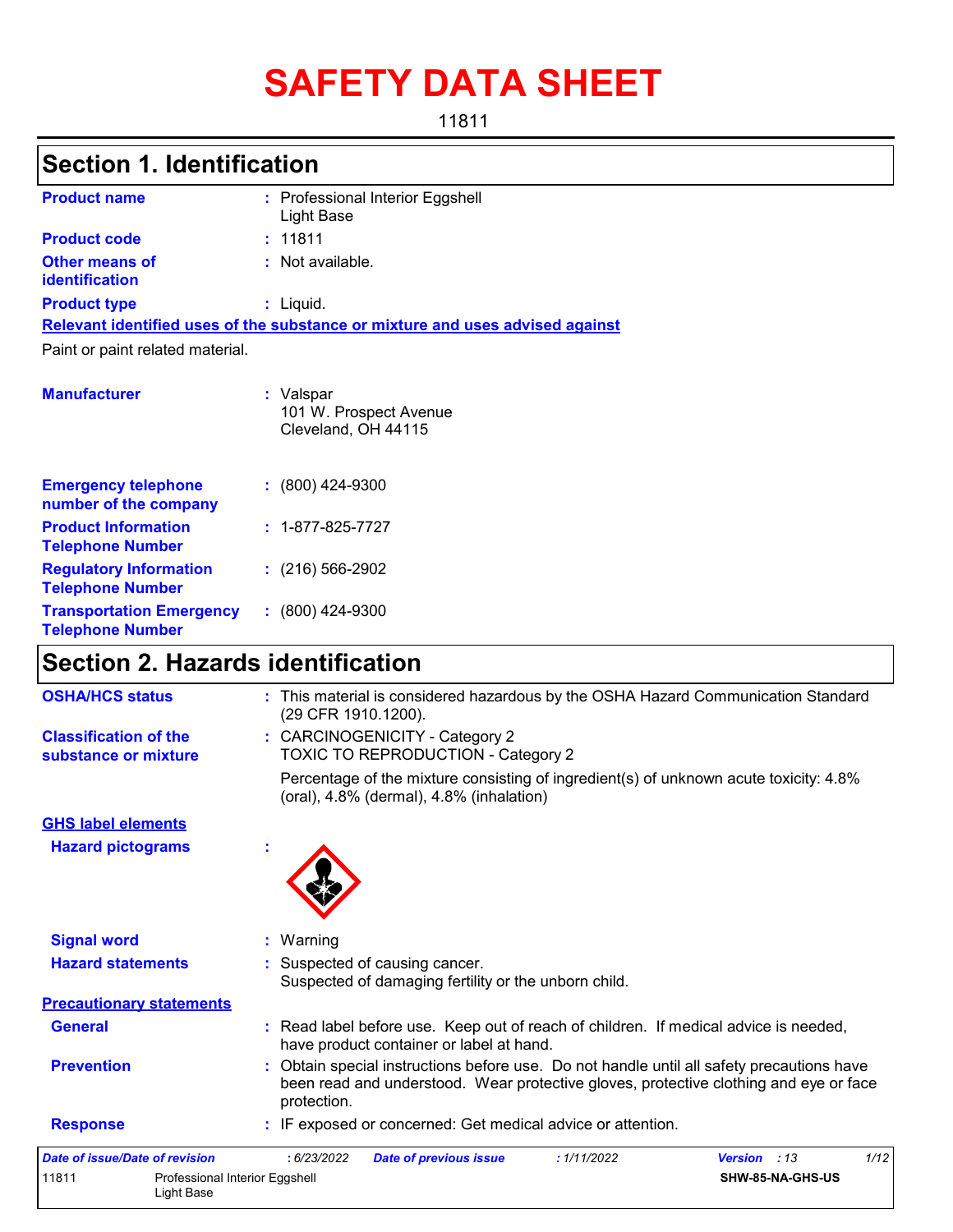### **Section 2. Hazards identification**

| <b>Storage</b>                             | : Store locked up.                                                                                                                              |
|--------------------------------------------|-------------------------------------------------------------------------------------------------------------------------------------------------|
| <b>Disposal</b>                            | : Dispose of contents and container in accordance with all local, regional, national and<br>international regulations.                          |
| <b>Supplemental label</b><br>elements      | WARNING: This product contains chemicals known to the State of California to cause<br>cancer and birth defects or other reproductive harm.      |
|                                            | Please refer to the SDS for additional information. Keep out of reach of children. Do not<br>transfer contents to other containers for storage. |
| <b>Hazards not otherwise</b><br>classified | $:$ None known.                                                                                                                                 |

### **Section 3. Composition/information on ingredients**

| Substance/mixture     | : Mixture        |
|-----------------------|------------------|
| <b>Other means of</b> | : Not available. |
| <b>identification</b> |                  |

#### **CAS number/other identifiers**

| <b>Ingredient name</b>                    | % by weight | <b>CAS number</b> |
|-------------------------------------------|-------------|-------------------|
| l Titanium Dioxide                        | 210 - ≤25   | 13463-67-7        |
| Heavy Paraffinic Oil                      | 1≤1         | 64742-54-7        |
| 2-Ethyl-2-(hydroxymethyl)-1,3-propanediol | ≤0.3        | 77-99-6           |

Any concentration shown as a range is to protect confidentiality or is due to batch variation.

**There are no additional ingredients present which, within the current knowledge of the supplier and in the concentrations applicable, are classified and hence require reporting in this section.**

**Occupational exposure limits, if available, are listed in Section 8.**

### **Section 4. First aid measures**

| <b>Description of necessary first aid measures</b> |                                                                                                                                                                                                                                                                                                                                                                                                                                                                                                                                                                                                                                                                                   |
|----------------------------------------------------|-----------------------------------------------------------------------------------------------------------------------------------------------------------------------------------------------------------------------------------------------------------------------------------------------------------------------------------------------------------------------------------------------------------------------------------------------------------------------------------------------------------------------------------------------------------------------------------------------------------------------------------------------------------------------------------|
| <b>Eye contact</b>                                 | : Immediately flush eyes with plenty of water, occasionally lifting the upper and lower<br>eyelids. Check for and remove any contact lenses. Continue to rinse for at least 10<br>minutes. Get medical attention.                                                                                                                                                                                                                                                                                                                                                                                                                                                                 |
| <b>Inhalation</b>                                  | : Remove victim to fresh air and keep at rest in a position comfortable for breathing. If<br>not breathing, if breathing is irregular or if respiratory arrest occurs, provide artificial<br>respiration or oxygen by trained personnel. It may be dangerous to the person providing<br>aid to give mouth-to-mouth resuscitation. Get medical attention. If unconscious, place<br>in recovery position and get medical attention immediately. Maintain an open airway.<br>Loosen tight clothing such as a collar, tie, belt or waistband.                                                                                                                                         |
| <b>Skin contact</b>                                | : Flush contaminated skin with plenty of water. Remove contaminated clothing and<br>shoes. Continue to rinse for at least 10 minutes. Get medical attention. Wash clothing<br>before reuse. Clean shoes thoroughly before reuse.                                                                                                                                                                                                                                                                                                                                                                                                                                                  |
| <b>Ingestion</b>                                   | : Wash out mouth with water. Remove dentures if any. If material has been swallowed<br>and the exposed person is conscious, give small quantities of water to drink. Stop if the<br>exposed person feels sick as vomiting may be dangerous. Do not induce vomiting<br>unless directed to do so by medical personnel. If vomiting occurs, the head should be<br>kept low so that vomit does not enter the lungs. Get medical attention. Never give<br>anything by mouth to an unconscious person. If unconscious, place in recovery position<br>and get medical attention immediately. Maintain an open airway. Loosen tight clothing<br>such as a collar, tie, belt or waistband. |
| Most important symptoms/effects, acute and delayed |                                                                                                                                                                                                                                                                                                                                                                                                                                                                                                                                                                                                                                                                                   |
| <b>Potential acute health effects</b>              |                                                                                                                                                                                                                                                                                                                                                                                                                                                                                                                                                                                                                                                                                   |
| <b>Eye contact</b>                                 | : No known significant effects or critical hazards.                                                                                                                                                                                                                                                                                                                                                                                                                                                                                                                                                                                                                               |

| Date of issue/Date of revision |                                              | : 6/23/2022 | Date of previous issue | : 1/11/2022 | <b>Version</b> : 13 |                         | 2/12 |
|--------------------------------|----------------------------------------------|-------------|------------------------|-------------|---------------------|-------------------------|------|
| 11811                          | Professional Interior Eggshell<br>∟iɑht Base |             |                        |             |                     | <b>SHW-85-NA-GHS-US</b> |      |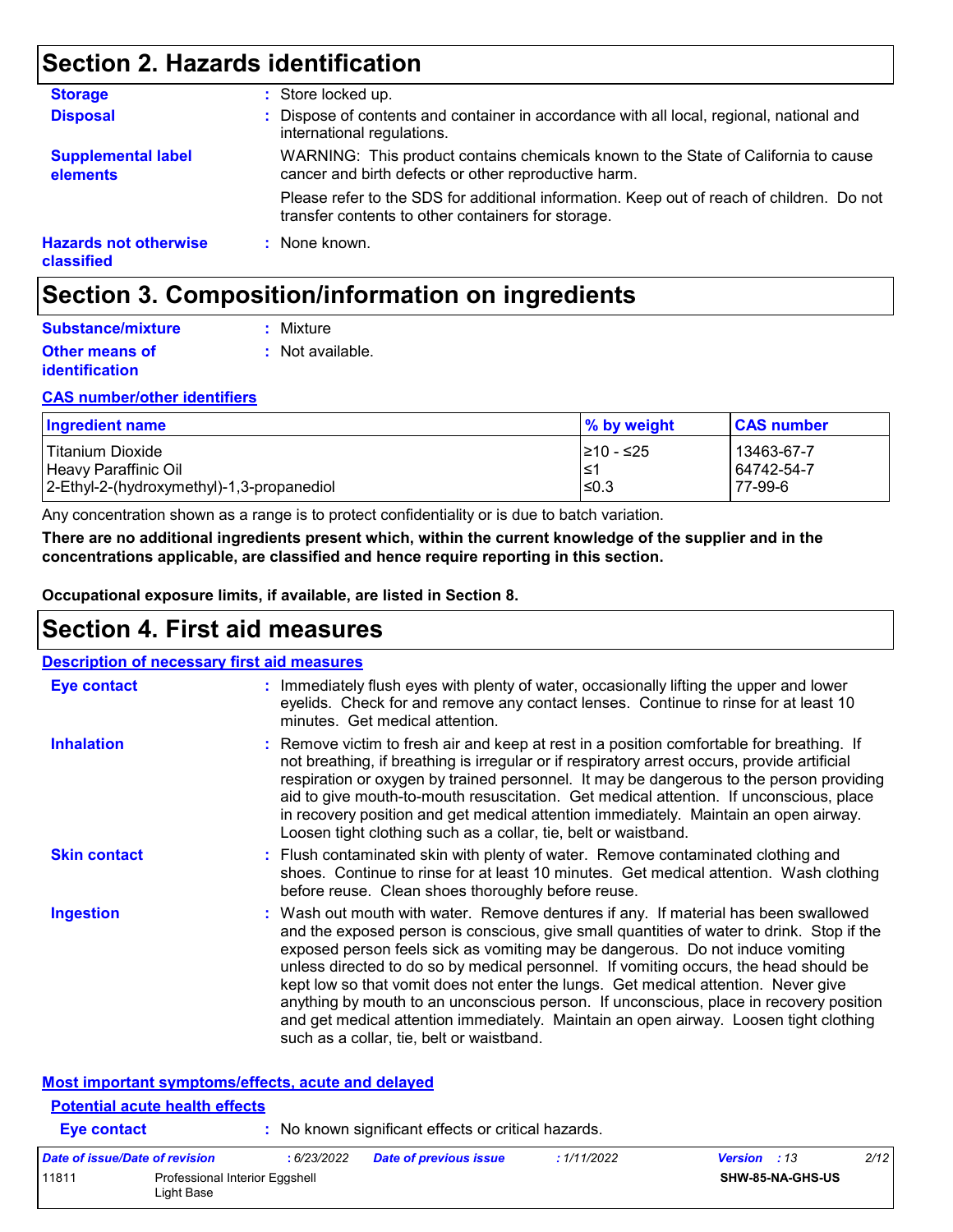### **Section 4. First aid measures**

| <b>Inhalation</b>                   | : No known significant effects or critical hazards.                                                                                                                           |  |
|-------------------------------------|-------------------------------------------------------------------------------------------------------------------------------------------------------------------------------|--|
| <b>Skin contact</b>                 | : No known significant effects or critical hazards.                                                                                                                           |  |
| <b>Ingestion</b>                    | : No known significant effects or critical hazards.                                                                                                                           |  |
| <b>Over-exposure signs/symptoms</b> |                                                                                                                                                                               |  |
| <b>Eye contact</b>                  | : No specific data.                                                                                                                                                           |  |
| <b>Inhalation</b>                   | : Adverse symptoms may include the following:<br>reduced fetal weight<br>increase in fetal deaths<br>skeletal malformations                                                   |  |
| <b>Skin contact</b>                 | : Adverse symptoms may include the following:<br>reduced fetal weight<br>increase in fetal deaths<br>skeletal malformations                                                   |  |
| <b>Ingestion</b>                    | : Adverse symptoms may include the following:<br>reduced fetal weight<br>increase in fetal deaths<br>skeletal malformations                                                   |  |
|                                     | Indication of immediate medical attention and special treatment needed, if necessary                                                                                          |  |
| <b>Notes to physician</b>           | : Treat symptomatically. Contact poison treatment specialist immediately if large<br>quantities have been ingested or inhaled.                                                |  |
| <b>Specific treatments</b>          | : No specific treatment.                                                                                                                                                      |  |
| <b>Protection of first-aiders</b>   | : No action shall be taken involving any personal risk or without suitable training. It may<br>be dangerous to the person providing aid to give mouth-to-mouth resuscitation. |  |

#### **See toxicological information (Section 11)**

### **Section 5. Fire-fighting measures**

| <b>Extinguishing media</b>                               |                                                                                                                                                                                                     |
|----------------------------------------------------------|-----------------------------------------------------------------------------------------------------------------------------------------------------------------------------------------------------|
| <b>Suitable extinguishing</b><br>media                   | : Use an extinguishing agent suitable for the surrounding fire.                                                                                                                                     |
| <b>Unsuitable extinguishing</b><br>media                 | : None known.                                                                                                                                                                                       |
| <b>Specific hazards arising</b><br>from the chemical     | : In a fire or if heated, a pressure increase will occur and the container may burst.                                                                                                               |
| <b>Hazardous thermal</b><br>decomposition products       | : Decomposition products may include the following materials:<br>metal oxide/oxides                                                                                                                 |
| <b>Special protective actions</b><br>for fire-fighters   | : Promptly isolate the scene by removing all persons from the vicinity of the incident if<br>there is a fire. No action shall be taken involving any personal risk or without suitable<br>training. |
| <b>Special protective</b><br>equipment for fire-fighters | Fire-fighters should wear appropriate protective equipment and self-contained breathing<br>apparatus (SCBA) with a full face-piece operated in positive pressure mode.                              |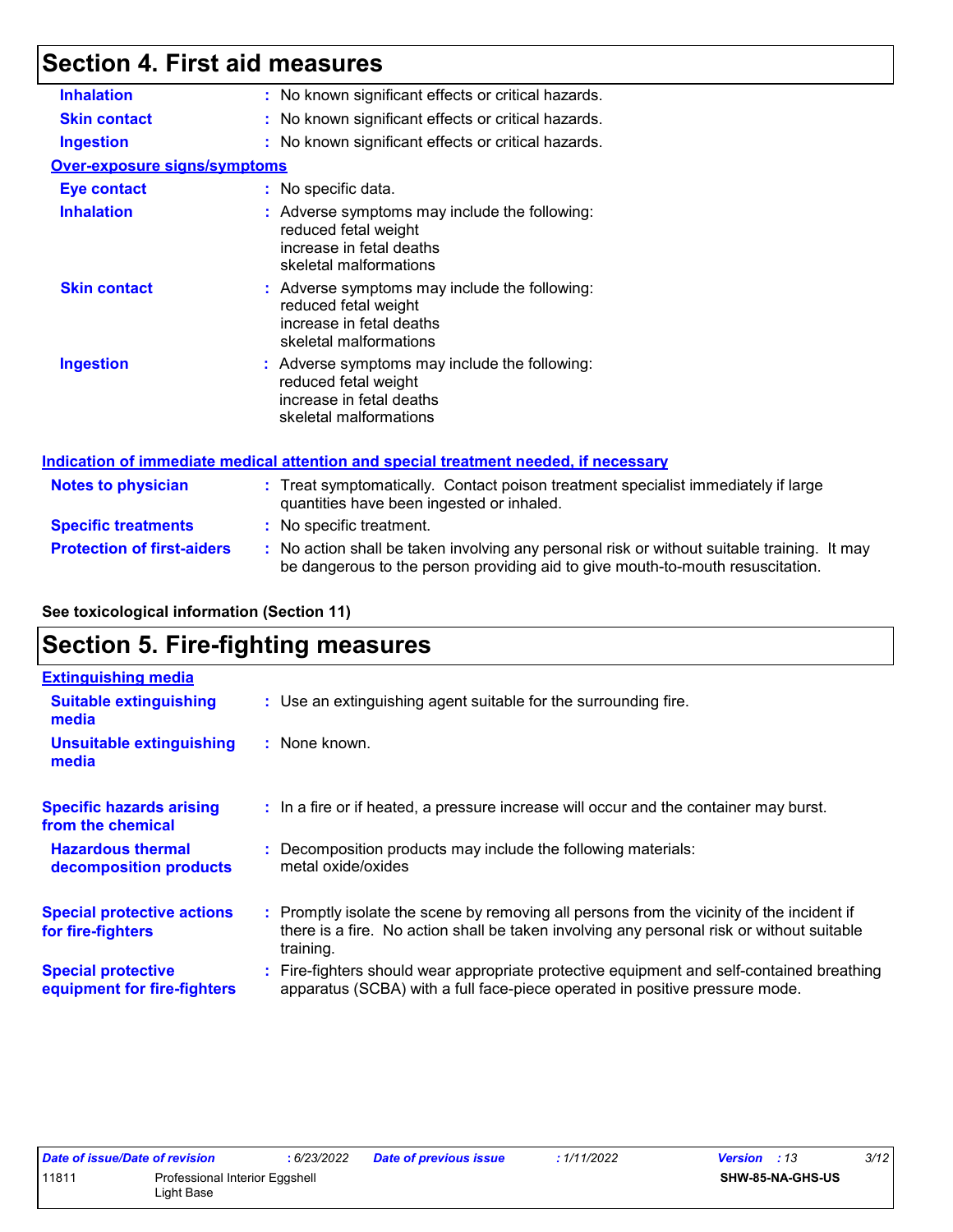## **Section 6. Accidental release measures**

|                                                              | <b>Personal precautions, protective equipment and emergency procedures</b>                                                                                                                                                                                                                                                                                                                                                                                                                                                                                                                                                                                                                                   |
|--------------------------------------------------------------|--------------------------------------------------------------------------------------------------------------------------------------------------------------------------------------------------------------------------------------------------------------------------------------------------------------------------------------------------------------------------------------------------------------------------------------------------------------------------------------------------------------------------------------------------------------------------------------------------------------------------------------------------------------------------------------------------------------|
| For non-emergency<br>personnel                               | : No action shall be taken involving any personal risk or without suitable training.<br>Evacuate surrounding areas. Keep unnecessary and unprotected personnel from<br>entering. Do not touch or walk through spilled material. Avoid breathing vapor or mist.<br>Provide adequate ventilation. Wear appropriate respirator when ventilation is<br>inadequate. Put on appropriate personal protective equipment.                                                                                                                                                                                                                                                                                             |
| For emergency responders                                     | : If specialized clothing is required to deal with the spillage, take note of any information in<br>Section 8 on suitable and unsuitable materials. See also the information in "For non-<br>emergency personnel".                                                                                                                                                                                                                                                                                                                                                                                                                                                                                           |
| <b>Environmental precautions</b>                             | : Avoid dispersal of spilled material and runoff and contact with soil, waterways, drains<br>and sewers. Inform the relevant authorities if the product has caused environmental<br>pollution (sewers, waterways, soil or air).                                                                                                                                                                                                                                                                                                                                                                                                                                                                              |
| <b>Methods and materials for containment and cleaning up</b> |                                                                                                                                                                                                                                                                                                                                                                                                                                                                                                                                                                                                                                                                                                              |
| <b>Small spill</b>                                           | : Stop leak if without risk. Move containers from spill area. Dilute with water and mop up<br>if water-soluble. Alternatively, or if water-insoluble, absorb with an inert dry material and<br>place in an appropriate waste disposal container. Dispose of via a licensed waste<br>disposal contractor.                                                                                                                                                                                                                                                                                                                                                                                                     |
| <b>Large spill</b>                                           | : Stop leak if without risk. Move containers from spill area. Approach release from<br>upwind. Prevent entry into sewers, water courses, basements or confined areas. Wash<br>spillages into an effluent treatment plant or proceed as follows. Contain and collect<br>spillage with non-combustible, absorbent material e.g. sand, earth, vermiculite or<br>diatomaceous earth and place in container for disposal according to local regulations<br>(see Section 13). Dispose of via a licensed waste disposal contractor. Contaminated<br>absorbent material may pose the same hazard as the spilled product. Note: see<br>Section 1 for emergency contact information and Section 13 for waste disposal. |

## **Section 7. Handling and storage**

#### **Precautions for safe handling**

| <b>Protective measures</b>                                                | : Put on appropriate personal protective equipment (see Section 8). Avoid exposure -<br>obtain special instructions before use. Avoid exposure during pregnancy. Do not<br>handle until all safety precautions have been read and understood. Do not get in eyes<br>or on skin or clothing. Do not ingest. Avoid breathing vapor or mist. If during normal<br>use the material presents a respiratory hazard, use only with adequate ventilation or<br>wear appropriate respirator. Keep in the original container or an approved alternative<br>made from a compatible material, kept tightly closed when not in use. Empty containers<br>retain product residue and can be hazardous. Do not reuse container. |
|---------------------------------------------------------------------------|-----------------------------------------------------------------------------------------------------------------------------------------------------------------------------------------------------------------------------------------------------------------------------------------------------------------------------------------------------------------------------------------------------------------------------------------------------------------------------------------------------------------------------------------------------------------------------------------------------------------------------------------------------------------------------------------------------------------|
| <b>Advice on general</b><br>occupational hygiene                          | : Eating, drinking and smoking should be prohibited in areas where this material is<br>handled, stored and processed. Workers should wash hands and face before eating,<br>drinking and smoking. Remove contaminated clothing and protective equipment before<br>entering eating areas. See also Section 8 for additional information on hygiene<br>measures.                                                                                                                                                                                                                                                                                                                                                   |
| <b>Conditions for safe storage,</b><br>including any<br>incompatibilities | : Store in accordance with local regulations. Store in original container protected from<br>direct sunlight in a dry, cool and well-ventilated area, away from incompatible materials<br>(see Section 10) and food and drink. Store locked up. Keep container tightly closed<br>and sealed until ready for use. Containers that have been opened must be carefully<br>resealed and kept upright to prevent leakage. Do not store in unlabeled containers.<br>Use appropriate containment to avoid environmental contamination. See Section 10 for<br>incompatible materials before handling or use.                                                                                                             |

| Date of issue/Date of revision |                                | 6/23/2022 | <b>Date of previous issue</b> | : 1/11/2022 | <b>Version</b> : 13     | 4/12 |
|--------------------------------|--------------------------------|-----------|-------------------------------|-------------|-------------------------|------|
| 11811                          | Professional Interior Eggshell |           |                               |             | <b>SHW-85-NA-GHS-US</b> |      |
|                                | Light Base                     |           |                               |             |                         |      |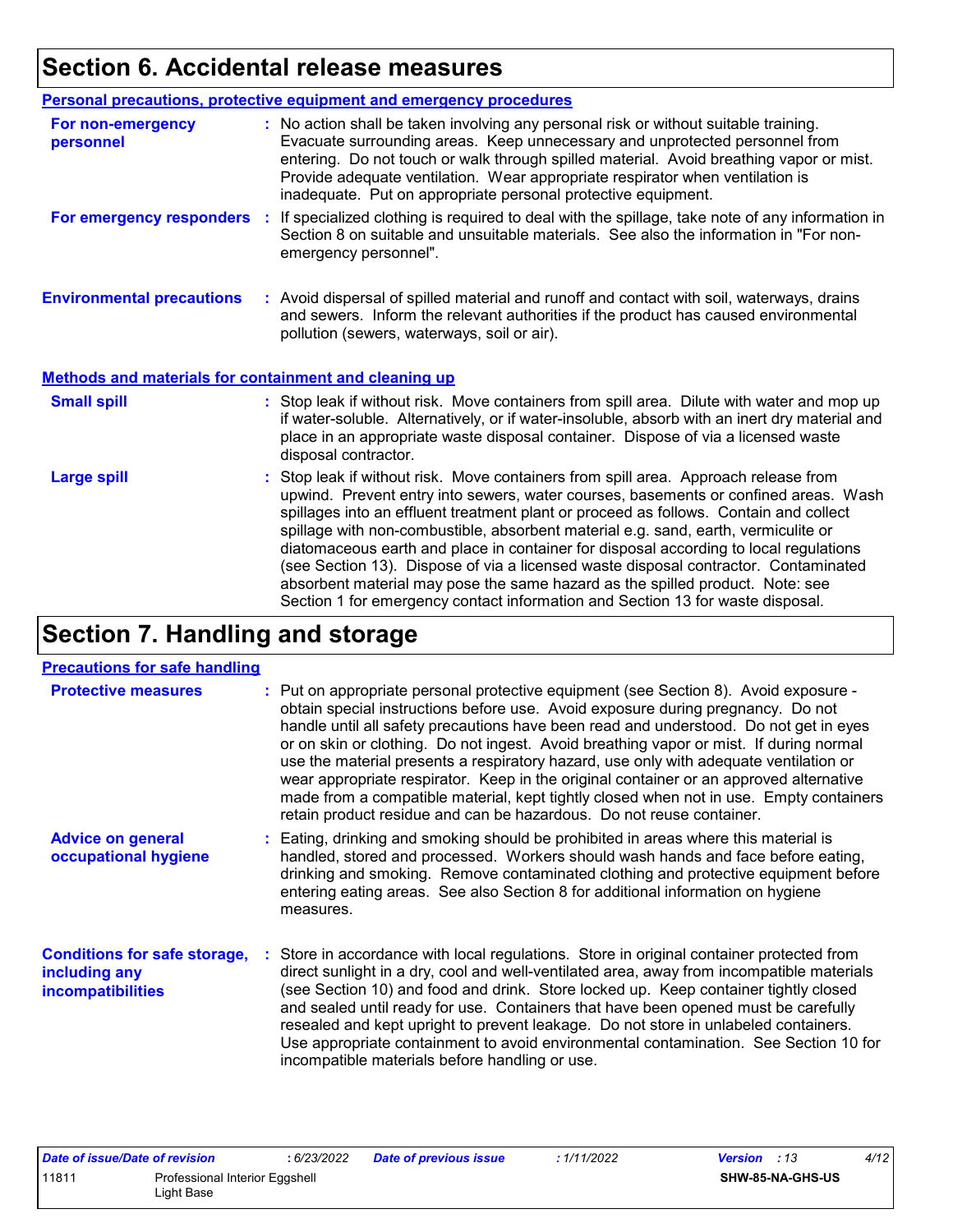## **Section 8. Exposure controls/personal protection**

#### **Control parameters**

**Occupational exposure limits (OSHA United States)**

| <b>Ingredient name</b>                    | CAS#       | <b>Exposure limits</b>                                                                                                                                                                                                                                                                                                     |
|-------------------------------------------|------------|----------------------------------------------------------------------------------------------------------------------------------------------------------------------------------------------------------------------------------------------------------------------------------------------------------------------------|
| <b>Titanium Dioxide</b>                   | 13463-67-7 | ACGIH TLV (United States, 1/2021).<br>TWA: 10 mg/m <sup>3</sup> 8 hours.<br>OSHA PEL (United States, 5/2018).<br>TWA: 15 mg/m <sup>3</sup> 8 hours. Form: Total dust                                                                                                                                                       |
| Heavy Paraffinic Oil                      | 64742-54-7 | ACGIH TLV (United States, 1/2021).<br>TWA: 5 mg/m <sup>3</sup> 8 hours. Form: Inhalable<br>fraction<br>OSHA PEL (United States, 5/2018).<br>TWA: 5 mg/m <sup>3</sup> 8 hours.<br>NIOSH REL (United States, 10/2020).<br>TWA: 5 mg/m <sup>3</sup> 10 hours. Form: Mist<br>STEL: 10 mg/m <sup>3</sup> 15 minutes. Form: Mist |
| 2-Ethyl-2-(hydroxymethyl)-1,3-propanediol | 77-99-6    | None.                                                                                                                                                                                                                                                                                                                      |

#### **Occupational exposure limits (Canada)**

| <b>Ingredient name</b> | CAS#       | <b>Exposure limits</b>                                                                                                                                                                                                                                                                                                                                                                                                                                                                                                                                                                                       |
|------------------------|------------|--------------------------------------------------------------------------------------------------------------------------------------------------------------------------------------------------------------------------------------------------------------------------------------------------------------------------------------------------------------------------------------------------------------------------------------------------------------------------------------------------------------------------------------------------------------------------------------------------------------|
| Titanium dioxide       | 13463-67-7 | <b>CA British Columbia Provincial (Canada,</b><br>$6/2021$ ).<br>TWA: 10 mg/m <sup>3</sup> 8 hours. Form: Total dust<br>TWA: 3 mg/m <sup>3</sup> 8 hours. Form: respirable<br>fraction<br>CA Quebec Provincial (Canada, 6/2021).<br>TWAEV: 10 mg/m <sup>3</sup> 8 hours. Form: Total dust.<br>CA Alberta Provincial (Canada, 6/2018).<br>8 hrs OEL: 10 mg/m <sup>3</sup> 8 hours.<br>CA Ontario Provincial (Canada, 6/2019).<br>TWA: 10 mg/m <sup>3</sup> 8 hours.<br><b>CA Saskatchewan Provincial (Canada,</b><br>7/2013).<br>STEL: 20 mg/m <sup>3</sup> 15 minutes.<br>TWA: 10 mg/m <sup>3</sup> 8 hours. |

#### **Occupational exposure limits (Mexico)**

|       | CAS# | <b>Exposure limits</b> |
|-------|------|------------------------|
| None. |      |                        |

| <b>Appropriate engineering</b><br><b>controls</b> | : If user operations generate dust, fumes, gas, vapor or mist, use process enclosures,<br>local exhaust ventilation or other engineering controls to keep worker exposure to<br>airborne contaminants below any recommended or statutory limits.                                                                                                                                                  |
|---------------------------------------------------|---------------------------------------------------------------------------------------------------------------------------------------------------------------------------------------------------------------------------------------------------------------------------------------------------------------------------------------------------------------------------------------------------|
| <b>Environmental exposure</b><br>controls         | : Emissions from ventilation or work process equipment should be checked to ensure<br>they comply with the requirements of environmental protection legislation. In some<br>cases, fume scrubbers, filters or engineering modifications to the process equipment<br>will be necessary to reduce emissions to acceptable levels.                                                                   |
| <b>Individual protection measures</b>             |                                                                                                                                                                                                                                                                                                                                                                                                   |
| <b>Hygiene measures</b>                           | : Wash hands, forearms and face thoroughly after handling chemical products, before<br>eating, smoking and using the lavatory and at the end of the working period.<br>Appropriate techniques should be used to remove potentially contaminated clothing.<br>Wash contaminated clothing before reusing. Ensure that eyewash stations and safety<br>showers are close to the workstation location. |

| Date of issue/Date of revision |                                              | : 6/23/2022 | <b>Date of previous issue</b> | : 1/11/2022 | <b>Version</b> : 13 |                         | 5/12 |
|--------------------------------|----------------------------------------------|-------------|-------------------------------|-------------|---------------------|-------------------------|------|
| 11811                          | Professional Interior Eggshell<br>Light Base |             |                               |             |                     | <b>SHW-85-NA-GHS-US</b> |      |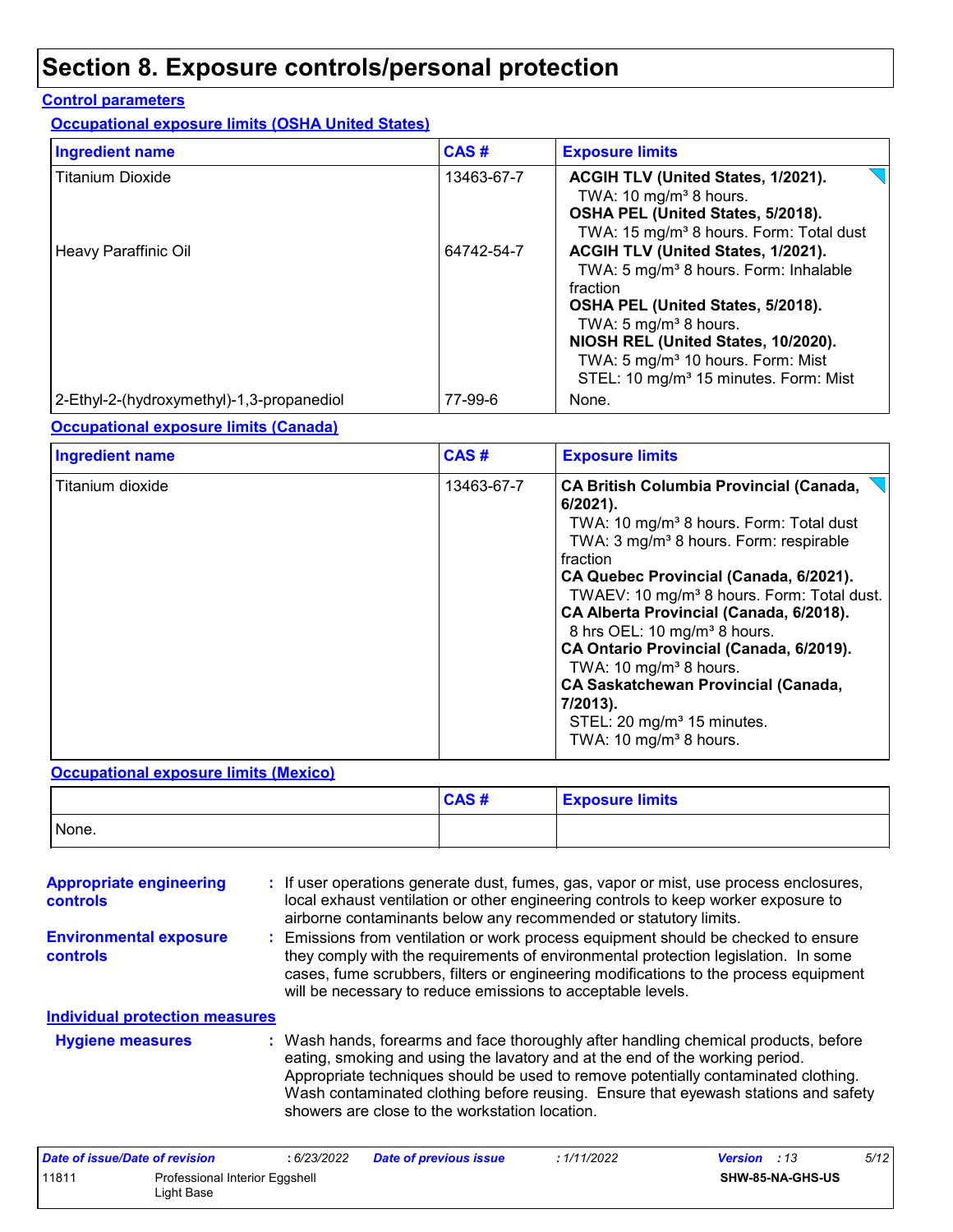## **Section 8. Exposure controls/personal protection**

| <b>Eye/face protection</b>    | : Safety eyewear complying with an approved standard should be used when a risk<br>assessment indicates this is necessary to avoid exposure to liquid splashes, mists,<br>gases or dusts. If contact is possible, the following protection should be worn, unless<br>the assessment indicates a higher degree of protection: safety glasses with side-<br>shields.                                                                                                                                                                                                                                                     |
|-------------------------------|------------------------------------------------------------------------------------------------------------------------------------------------------------------------------------------------------------------------------------------------------------------------------------------------------------------------------------------------------------------------------------------------------------------------------------------------------------------------------------------------------------------------------------------------------------------------------------------------------------------------|
| <b>Skin protection</b>        |                                                                                                                                                                                                                                                                                                                                                                                                                                                                                                                                                                                                                        |
| <b>Hand protection</b>        | : Chemical-resistant, impervious gloves complying with an approved standard should be<br>worn at all times when handling chemical products if a risk assessment indicates this is<br>necessary. Considering the parameters specified by the glove manufacturer, check<br>during use that the gloves are still retaining their protective properties. It should be<br>noted that the time to breakthrough for any glove material may be different for different<br>glove manufacturers. In the case of mixtures, consisting of several substances, the<br>protection time of the gloves cannot be accurately estimated. |
| <b>Body protection</b>        | : Personal protective equipment for the body should be selected based on the task being<br>performed and the risks involved and should be approved by a specialist before<br>handling this product.                                                                                                                                                                                                                                                                                                                                                                                                                    |
| <b>Other skin protection</b>  | : Appropriate footwear and any additional skin protection measures should be selected<br>based on the task being performed and the risks involved and should be approved by a<br>specialist before handling this product.                                                                                                                                                                                                                                                                                                                                                                                              |
| <b>Respiratory protection</b> | Based on the hazard and potential for exposure, select a respirator that meets the<br>appropriate standard or certification. Respirators must be used according to a<br>respiratory protection program to ensure proper fitting, training, and other important<br>aspects of use.                                                                                                                                                                                                                                                                                                                                      |

## **Section 9. Physical and chemical properties**

The conditions of measurement of all properties are at standard temperature and pressure unless otherwise indicated.

| <b>Appearance</b> |
|-------------------|
|-------------------|

| <u>Appourance</u>                                                 |    |                                                                |
|-------------------------------------------------------------------|----|----------------------------------------------------------------|
| <b>Physical state</b>                                             |    | $:$ Liquid.                                                    |
| <b>Color</b>                                                      |    | : Not available.                                               |
| Odor                                                              |    | : Not available.                                               |
| <b>Odor threshold</b>                                             |    | : Not available.                                               |
| pH                                                                |    | :9                                                             |
| <b>Melting point/freezing point</b>                               |    | : Not available.                                               |
| <b>Boiling point, initial boiling</b><br>point, and boiling range |    | : $100^{\circ}$ C (212 $^{\circ}$ F)                           |
| <b>Flash point</b>                                                |    | : Closed cup: Not applicable.                                  |
| <b>Evaporation rate</b>                                           |    | $\therefore$ 0.09 (butyl acetate = 1)                          |
| <b>Flammability</b>                                               |    | : Not available.                                               |
| Lower and upper explosion<br>limit/flammability limit             |    | : Not available.                                               |
| <b>Vapor pressure</b>                                             |    | : $2.3$ kPa (17.5 mm Hg)                                       |
| <b>Relative vapor density</b>                                     |    | : 1 [Air = 1]                                                  |
| <b>Relative density</b>                                           |    | : 1.26                                                         |
| <b>Solubility</b>                                                 |    | : Not available.                                               |
| <b>Partition coefficient: n-</b><br>octanol/water                 |    | : Not applicable.                                              |
| <b>Auto-ignition temperature</b>                                  |    | : Not available.                                               |
| <b>Decomposition temperature</b>                                  |    | : Not available.                                               |
| <b>Viscosity</b>                                                  | ÷. | Kinematic (40°C (104°F)): >20.5 mm <sup>2</sup> /s (>20.5 cSt) |
|                                                                   |    |                                                                |

| Date of issue/Date of revision |                                              | : 6/23/2022 | <b>Date of previous issue</b> | : 1/11/2022 | 6/12<br><b>Version</b> : 13 |
|--------------------------------|----------------------------------------------|-------------|-------------------------------|-------------|-----------------------------|
| 11811                          | Professional Interior Eggshell<br>Light Base |             |                               |             | SHW-85-NA-GHS-US            |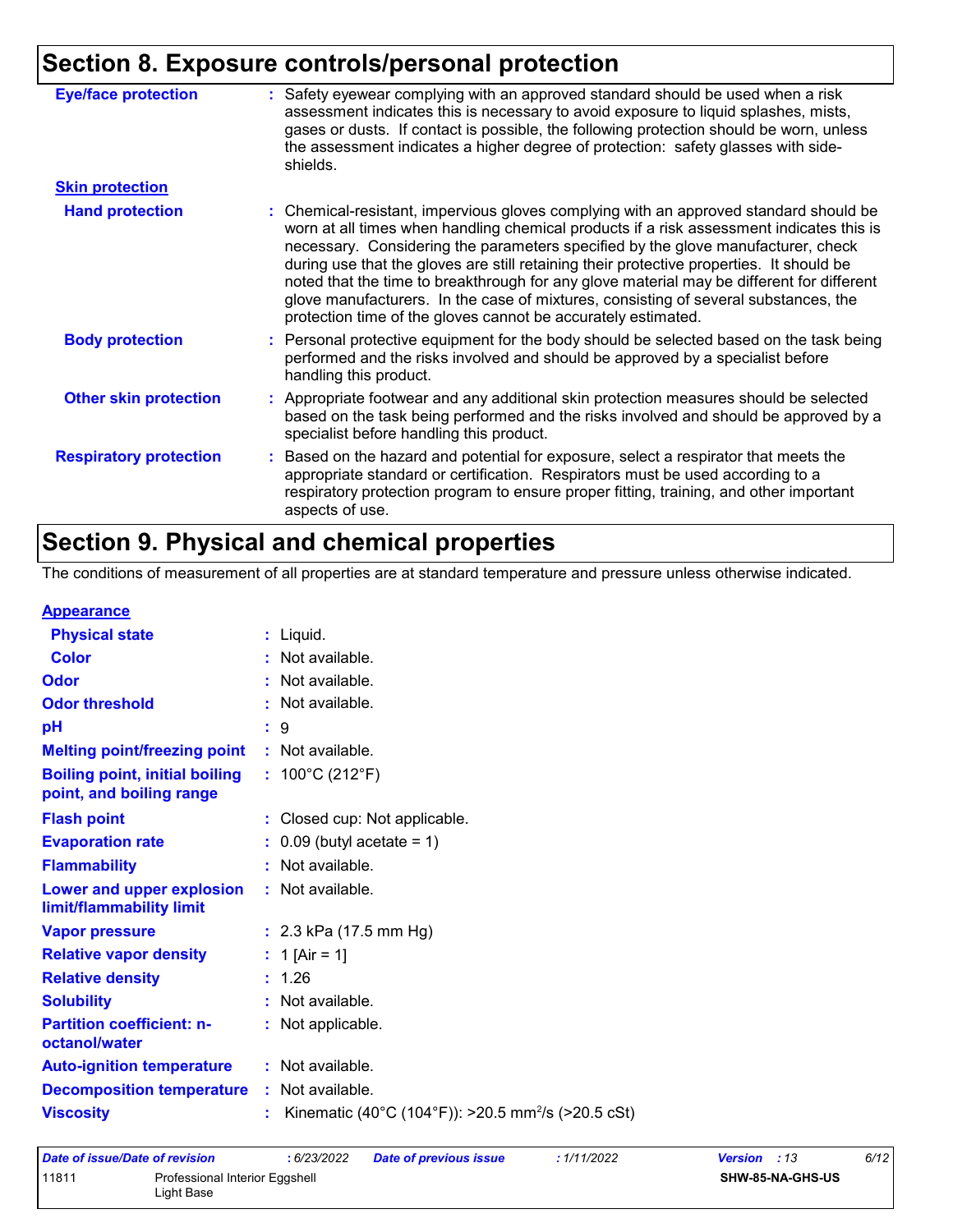|                                              | Section 9. Physical and chemical properties                                                  |
|----------------------------------------------|----------------------------------------------------------------------------------------------|
| <b>Molecular weight</b>                      | : Not applicable.                                                                            |
| <b>Aerosol product</b>                       |                                                                                              |
| <b>Heat of combustion</b>                    | $: 0.455$ kJ/g                                                                               |
| Section 10. Stability and reactivity         |                                                                                              |
| <b>Reactivity</b>                            | : No specific test data related to reactivity available for this product or its ingredients. |
| <b>Chemical stability</b>                    | : The product is stable.                                                                     |
| <b>Possibility of hazardous</b><br>reactions | : Under normal conditions of storage and use, hazardous reactions will not occur.            |
| <b>Conditions to avoid</b>                   | : No specific data.                                                                          |
| <b>Incompatible materials</b>                | : No specific data.                                                                          |
| <b>Hazardous decomposition</b>               | : Under normal conditions of storage and use, hazardous decomposition products should        |

**products**

Under normal conditions of storage and use, hazardous decomposition products should not be produced.

### **Section 11. Toxicological information**

#### **Information on toxicological effects**

| <b>Acute toxicity</b> |  |
|-----------------------|--|
|                       |  |

| <b>Product/ingredient name</b>                                        | <b>Result</b> | <b>Species</b> | <b>Dose</b> | <b>Exposure</b> |
|-----------------------------------------------------------------------|---------------|----------------|-------------|-----------------|
| 2-Ethyl-2-(hydroxymethyl)<br>$\left  -1, 3\text{-propanediol}\right $ | LD50 Oral     | Rat            | 14000 mg/kg |                 |

#### **Irritation/Corrosion**

| <b>Product/ingredient name</b> | Result               | <b>Species</b> | <b>Score</b> | <b>Exposure</b> | <b>Observation</b> |
|--------------------------------|----------------------|----------------|--------------|-----------------|--------------------|
| <b>Titanium Dioxide</b>        | Skin - Mild irritant | Human          |              | 72 hours 300    |                    |
|                                |                      |                |              | lug.            |                    |

#### **Sensitization**

Not available.

#### **Mutagenicity**

Not available.

#### **Carcinogenicity**

Not available.

#### **Classification**

| <b>Product/ingredient name</b> | <b>OSHA</b> | <b>IARC</b> | <b>NTP</b> |
|--------------------------------|-------------|-------------|------------|
| Titanium Dioxide               |             | 2Β          |            |

#### **Reproductive toxicity**

Not available.

#### **Teratogenicity**

Not available.

#### **Specific target organ toxicity (single exposure)**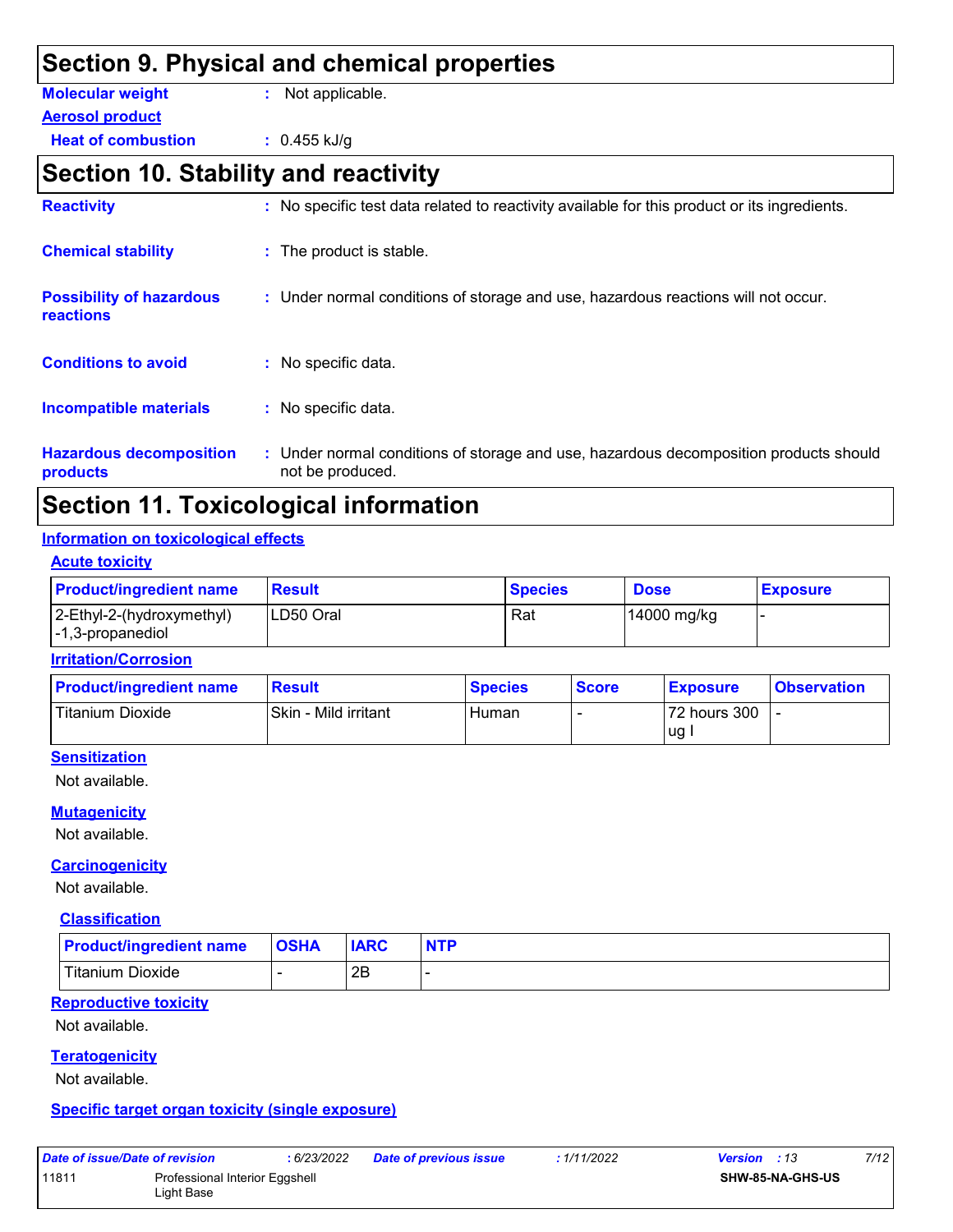## **Section 11. Toxicological information**

Not available.

#### **Specific target organ toxicity (repeated exposure)**

Not available.

#### **Aspiration hazard**

| <b>Name</b>          | Result                         |
|----------------------|--------------------------------|
| Heavy Paraffinic Oil | ASPIRATION HAZARD - Category 1 |

| Information on the likely<br>routes of exposure | $:$ Not available.                                                                                                          |
|-------------------------------------------------|-----------------------------------------------------------------------------------------------------------------------------|
| <b>Potential acute health effects</b>           |                                                                                                                             |
| Eye contact                                     | : No known significant effects or critical hazards.                                                                         |
| <b>Inhalation</b>                               | : No known significant effects or critical hazards.                                                                         |
| <b>Skin contact</b>                             | : No known significant effects or critical hazards.                                                                         |
| <b>Ingestion</b>                                | : No known significant effects or critical hazards.                                                                         |
|                                                 | <b>Symptoms related to the physical, chemical and toxicological characteristics</b>                                         |
| <b>Eye contact</b>                              | : No specific data.                                                                                                         |
| <b>Inhalation</b>                               | : Adverse symptoms may include the following:<br>reduced fetal weight<br>increase in fetal deaths<br>skeletal malformations |
| <b>Skin contact</b>                             | : Adverse symptoms may include the following:<br>reduced fetal weight<br>increase in fetal deaths<br>skeletal malformations |
| <b>Ingestion</b>                                | : Adverse symptoms may include the following:<br>reduced fetal weight<br>increase in fetal deaths                           |

skeletal malformations

|                                                   | Delayed and immediate effects and also chronic effects from short and long term exposure  |
|---------------------------------------------------|-------------------------------------------------------------------------------------------|
| <b>Short term exposure</b>                        |                                                                                           |
| <b>Potential immediate</b><br><b>effects</b>      | $:$ Not available.                                                                        |
| <b>Potential delayed effects</b>                  | : Not available.                                                                          |
| <b>Long term exposure</b>                         |                                                                                           |
| <b>Potential immediate</b><br><b>effects</b>      | $:$ Not available.                                                                        |
| <b>Potential delayed effects : Not available.</b> |                                                                                           |
| <b>Potential chronic health effects</b>           |                                                                                           |
| Not available.                                    |                                                                                           |
| <b>General</b>                                    | : No known significant effects or critical hazards.                                       |
| <b>Carcinogenicity</b>                            | Suspected of causing cancer. Risk of cancer depends on duration and level of<br>exposure. |
| <b>Mutagenicity</b>                               | : No known significant effects or critical hazards.                                       |
| <b>Teratogenicity</b>                             | : Suspected of damaging the unborn child.                                                 |
| <b>Developmental effects</b>                      | : No known significant effects or critical hazards.                                       |
| Data of iccup/Data of ravicion.                   | .6/22/2022<br>Data of province issue.<br>.1/11/2002<br>$Marcion \t+12$                    |

| Date of issue/Date of revision |                                              | :6/23/2022 | Date of previous issue | : 1/11/2022 | <b>Version</b> : 13 |                         | 8/12 |
|--------------------------------|----------------------------------------------|------------|------------------------|-------------|---------------------|-------------------------|------|
| 11811                          | Professional Interior Eggshell<br>∟iɑht Base |            |                        |             |                     | <b>SHW-85-NA-GHS-US</b> |      |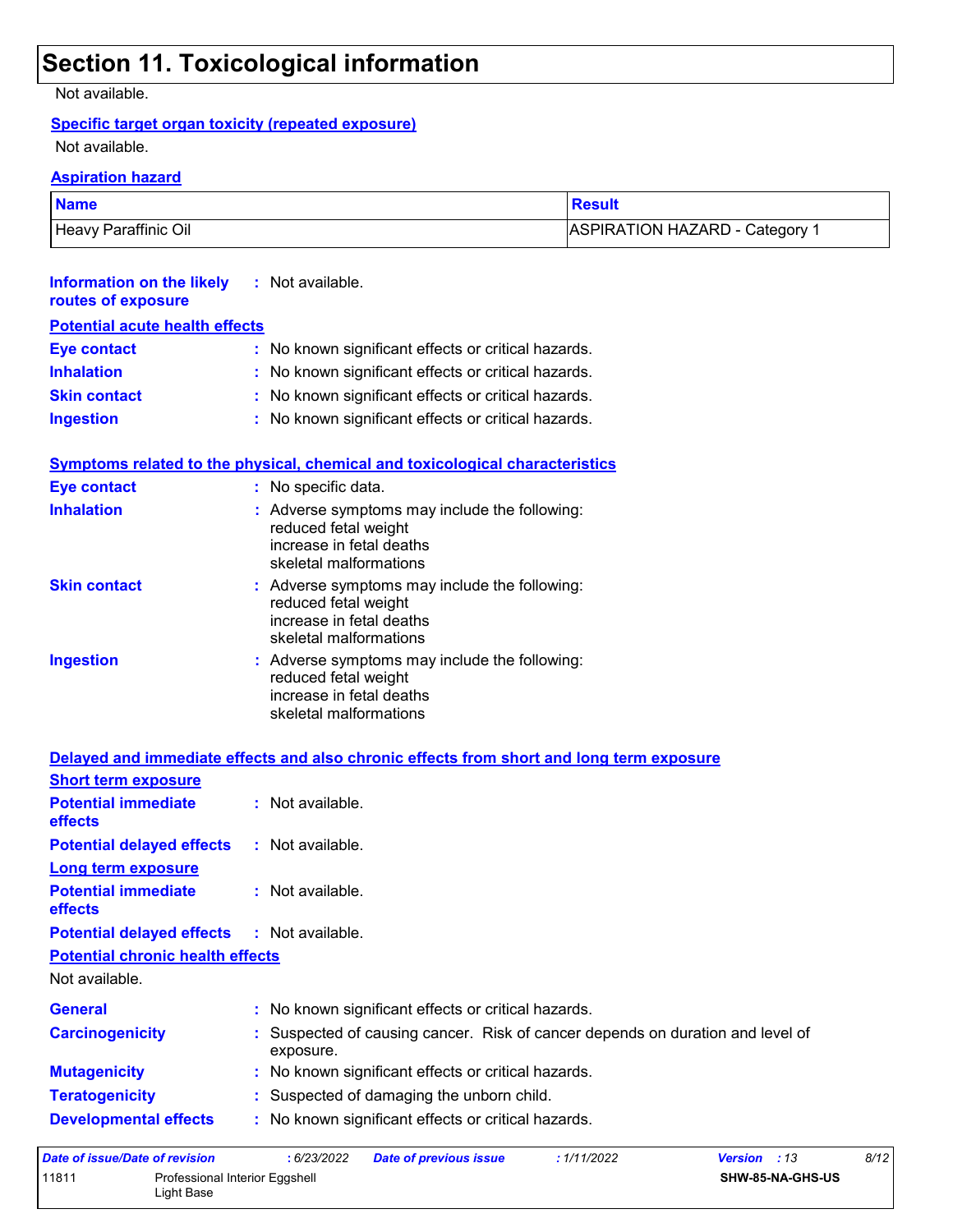### **Section 11. Toxicological information**

**Fertility effects :** Suspected of damaging fertility.

#### **Numerical measures of toxicity Acute toxicity estimates**

Not available.

### **Section 12. Ecological information**

#### **Toxicity**

| <b>Product/ingredient name</b>                                    | <b>Result</b>                                                                 | <b>Species</b>                                                 | <b>Exposure</b>          |
|-------------------------------------------------------------------|-------------------------------------------------------------------------------|----------------------------------------------------------------|--------------------------|
| Titanium Dioxide<br>2-Ethyl-2-(hydroxymethyl)<br>-1,3-propanediol | Acute LC50 >1000000 µg/l Marine water<br>Acute EC50 13000000 µg/l Fresh water | <b>Fish - Fundulus heteroclitus</b><br>Daphnia - Daphnia magna | l 96 hours<br>l 48 hours |
|                                                                   | Acute LC50 14400000 µg/l Marine water                                         | <b>Fish - Cyprinodon variegatus</b>                            | 96 hours                 |

#### **Persistence and degradability**

Not available.

#### **Bioaccumulative potential**

| <b>Product/ingredient name</b>                                            | l LoɑP <sub>∾</sub> | <b>BCF</b> | <b>Potential</b> |
|---------------------------------------------------------------------------|---------------------|------------|------------------|
| $ 2$ -Ethyl-2-(hydroxymethyl)<br>$\left  -1, 3\text{-propanediol}\right $ |                     |            | low              |

#### **Mobility in soil**

**Soil/water partition coefficient (KOC) :** Not available.

**Other adverse effects** : No known significant effects or critical hazards.

### **Section 13. Disposal considerations**

The generation of waste should be avoided or minimized wherever possible. Disposal of this product, solutions and any by-products should at all times comply with the requirements of environmental protection and waste disposal legislation and any regional local authority requirements. Dispose of surplus and non-recyclable products via a licensed waste disposal contractor. Waste should not be disposed of untreated to the sewer unless fully compliant with the requirements of all authorities with jurisdiction. Waste packaging should be recycled. Incineration or landfill should only be considered when recycling is not feasible. This material and its container must be disposed of in a safe way. Care should be taken when handling emptied containers that have not been cleaned or rinsed out. Empty containers or liners may retain some product residues. Avoid dispersal of spilled material and runoff and contact with soil, waterways, drains and sewers. **Disposal methods :**

| <b>Date of issue/Date of revision</b>   |            | 6/23/2022 | <b>Date of previous issue</b> | 1/11/2022               | <b>Version</b> : 13 | 9/12 |
|-----------------------------------------|------------|-----------|-------------------------------|-------------------------|---------------------|------|
| 11811<br>Professional Interior Eggshell |            |           |                               | <b>SHW-85-NA-GHS-US</b> |                     |      |
|                                         | ∟iqht Base |           |                               |                         |                     |      |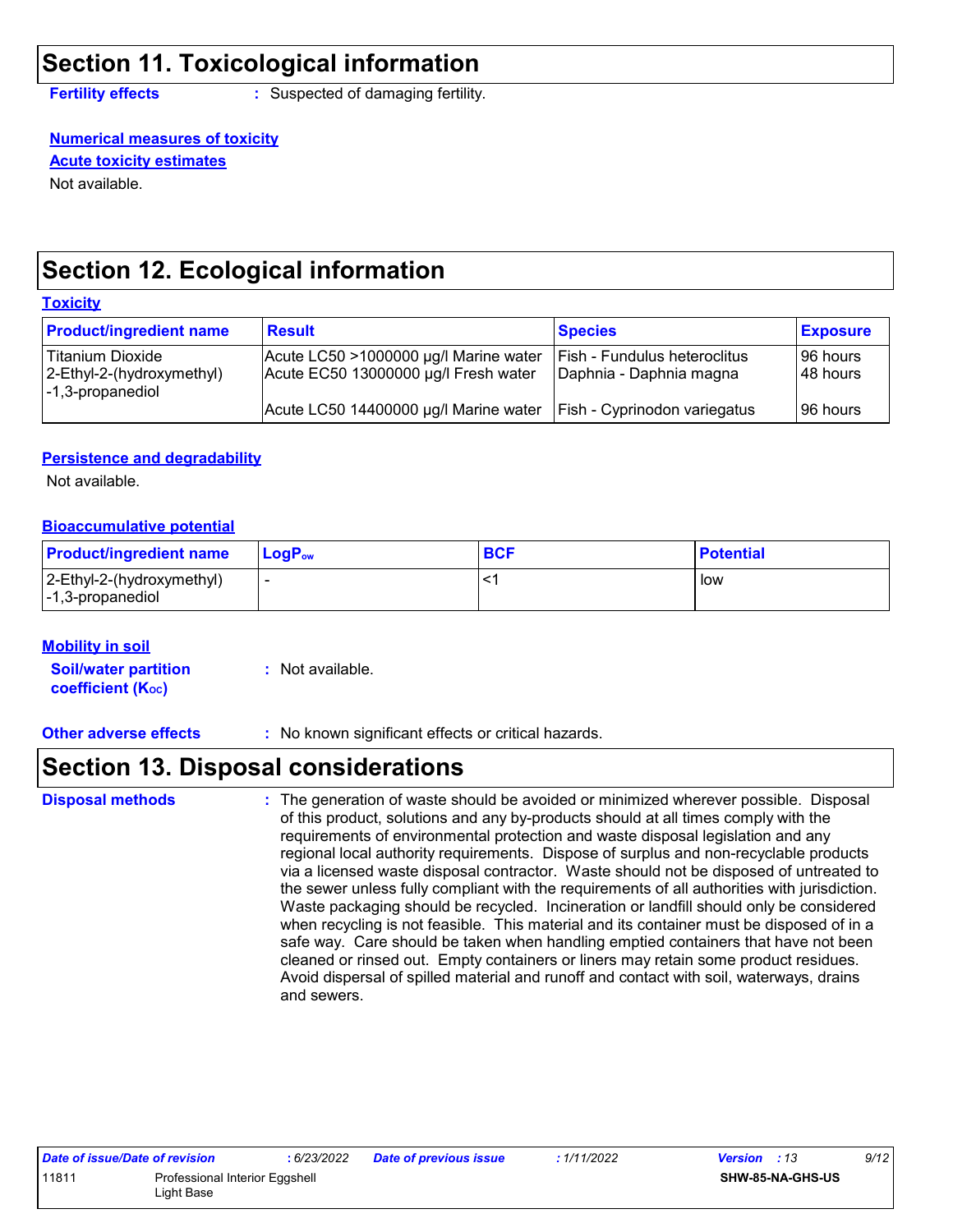### **Section 14. Transport information**

|                                                                                                   | <b>DOT</b><br><b>Classification</b> | <b>TDG</b><br><b>Classification</b>                            | <b>Mexico</b><br><b>Classification</b> | <b>IATA</b>                                                                                                                                                                                                                                                                                                                                                                                                                                                                                                                                                                                                       | <b>IMDG</b>    |
|---------------------------------------------------------------------------------------------------|-------------------------------------|----------------------------------------------------------------|----------------------------------------|-------------------------------------------------------------------------------------------------------------------------------------------------------------------------------------------------------------------------------------------------------------------------------------------------------------------------------------------------------------------------------------------------------------------------------------------------------------------------------------------------------------------------------------------------------------------------------------------------------------------|----------------|
| <b>UN number</b>                                                                                  | Not regulated.                      | Not regulated.                                                 | Not regulated.                         | Not regulated.                                                                                                                                                                                                                                                                                                                                                                                                                                                                                                                                                                                                    | Not regulated. |
| <b>UN proper</b><br>shipping name                                                                 |                                     |                                                                |                                        |                                                                                                                                                                                                                                                                                                                                                                                                                                                                                                                                                                                                                   |                |
| <b>Transport</b><br>hazard class(es)                                                              |                                     |                                                                |                                        |                                                                                                                                                                                                                                                                                                                                                                                                                                                                                                                                                                                                                   |                |
| <b>Packing group</b>                                                                              |                                     |                                                                |                                        |                                                                                                                                                                                                                                                                                                                                                                                                                                                                                                                                                                                                                   |                |
| <b>Environmental</b><br>hazards                                                                   | No.                                 | No.                                                            | No.                                    | No.                                                                                                                                                                                                                                                                                                                                                                                                                                                                                                                                                                                                               | No.            |
| <b>Additional</b><br><b>information</b>                                                           |                                     |                                                                |                                        |                                                                                                                                                                                                                                                                                                                                                                                                                                                                                                                                                                                                                   |                |
| <b>Special precautions for user :</b><br><b>Transport in bulk according</b><br>to IMO instruments | : Not available.                    | substances and on all actions in case of emergency situations. |                                        | Multi-modal shipping descriptions are provided for informational purposes and do not<br>consider container sizes. The presence of a shipping description for a particular<br>mode of transport (sea, air, etc.), does not indicate that the product is packaged<br>suitably for that mode of transport. All packaging must be reviewed for suitability<br>prior to shipment, and compliance with the applicable regulations is the sole<br>responsibility of the person offering the product for transport. People loading and<br>unloading dangerous goods must be trained on all of the risks deriving from the |                |

### **Section 15. Regulatory information**

**TSCA 5(a)2 proposed significant new use rules**: 2-Methyl-4-isothiazolin-3-one; 5-Chloro-2-methylisothiazolinone

#### **SARA 313**

SARA 313 (40 CFR 372.45) supplier notification can be found on the Environmental Data Sheet.

#### **California Prop. 65**

WARNING: This product contains chemicals known to the State of California to cause cancer and birth defects or other reproductive harm.

| <b>International regulations</b> |                                                              |
|----------------------------------|--------------------------------------------------------------|
| <b>International lists</b>       | : Australia inventory (AIIC): Not determined.                |
|                                  | China inventory (IECSC): Not determined.                     |
|                                  | Japan inventory (CSCL): Not determined.                      |
|                                  | Japan inventory (ISHL): Not determined.                      |
|                                  | Korea inventory (KECI): Not determined.                      |
|                                  | New Zealand Inventory of Chemicals (NZIoC): Not determined.  |
|                                  | Philippines inventory (PICCS): Not determined.               |
|                                  | Taiwan Chemical Substances Inventory (TCSI): Not determined. |
|                                  |                                                              |

| Date of issue/Date of revision |                                              | : 6/23/2022 | <b>Date of previous issue</b> | : 1/11/2022 | <b>Version</b> : 13 |                         | 10/12 |
|--------------------------------|----------------------------------------------|-------------|-------------------------------|-------------|---------------------|-------------------------|-------|
| 11811                          | Professional Interior Eggshell<br>∟iɑht Base |             |                               |             |                     | <b>SHW-85-NA-GHS-US</b> |       |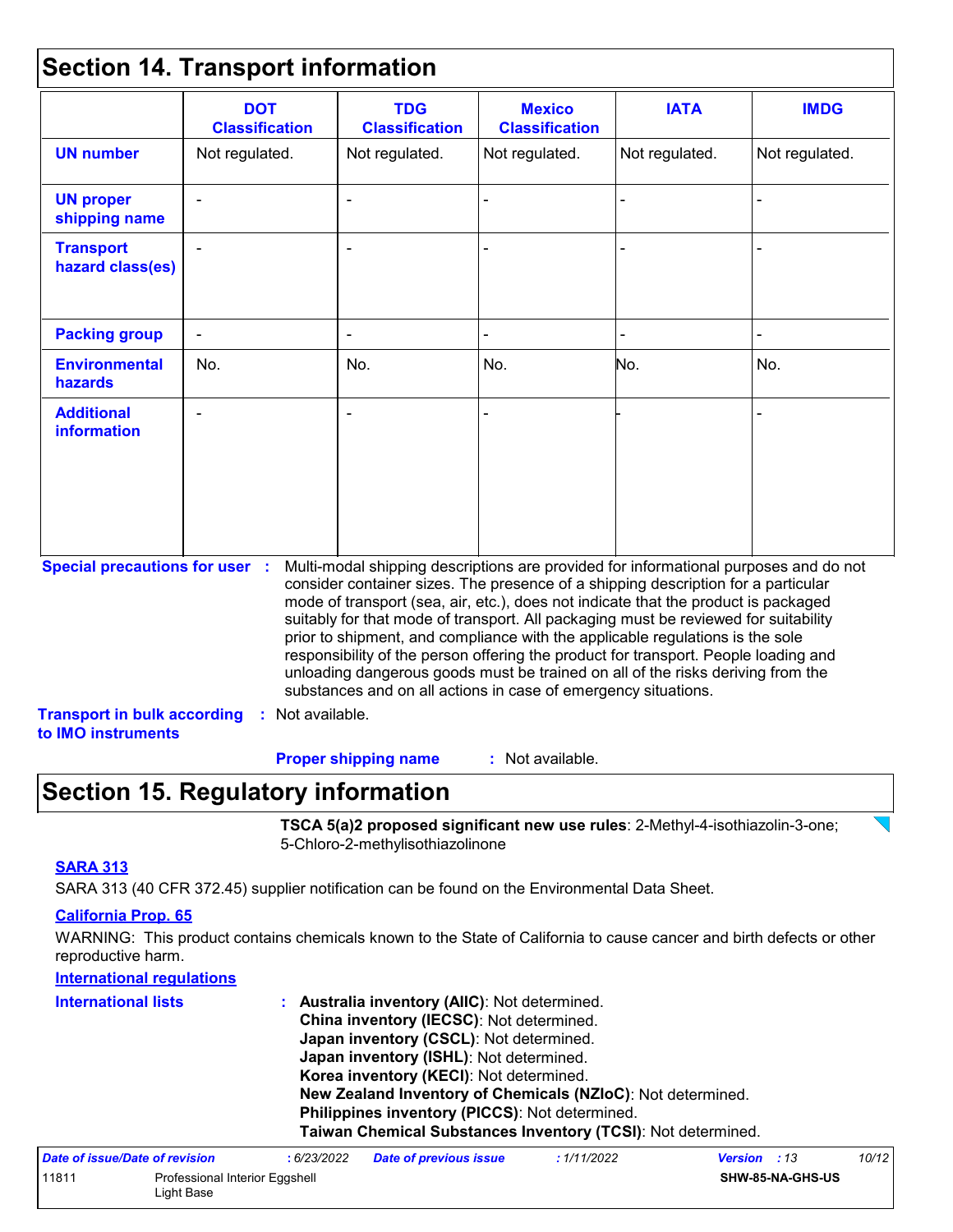### **Section 15. Regulatory information**

**Thailand inventory**: Not determined. **Turkey inventory**: Not determined. **Vietnam inventory**: Not determined.

### **Section 16. Other information**

#### **Hazardous Material Information System (U.S.A.)**



**The customer is responsible for determining the PPE code for this material. For more information on HMIS® Personal Protective Equipment (PPE) codes, consult the HMIS® Implementation Manual.**

**Caution: HMIS® ratings are based on a 0-4 rating scale, with 0 representing minimal hazards or risks, and 4 representing significant hazards or risks. Although HMIS® ratings and the associated label are not required on SDSs or products leaving a facility under 29 CFR 1910.1200, the preparer may choose to provide them. HMIS® ratings are to be used with a fully implemented HMIS® program. HMIS® is a registered trademark and service mark of the American Coatings Association, Inc.**

**Procedure used to derive the classification**

|                                                                    | <b>Classification</b>                                                                                                                                                                                                                                                                                                                                                                                                                                                                                                                                                                                        | <b>Justification</b> |
|--------------------------------------------------------------------|--------------------------------------------------------------------------------------------------------------------------------------------------------------------------------------------------------------------------------------------------------------------------------------------------------------------------------------------------------------------------------------------------------------------------------------------------------------------------------------------------------------------------------------------------------------------------------------------------------------|----------------------|
| CARCINOGENICITY - Category 2<br>TOXIC TO REPRODUCTION - Category 2 | Calculation method<br>Calculation method                                                                                                                                                                                                                                                                                                                                                                                                                                                                                                                                                                     |                      |
| <b>History</b>                                                     |                                                                                                                                                                                                                                                                                                                                                                                                                                                                                                                                                                                                              |                      |
| Date of printing                                                   | : 6/23/2022                                                                                                                                                                                                                                                                                                                                                                                                                                                                                                                                                                                                  |                      |
| Date of issue/Date of<br>revision                                  | : 6/23/2022                                                                                                                                                                                                                                                                                                                                                                                                                                                                                                                                                                                                  |                      |
| Date of previous issue                                             | : 1/11/2022                                                                                                                                                                                                                                                                                                                                                                                                                                                                                                                                                                                                  |                      |
| <b>Version</b>                                                     | : 13                                                                                                                                                                                                                                                                                                                                                                                                                                                                                                                                                                                                         |                      |
| <b>Key to abbreviations</b>                                        | $:$ ATE = Acute Toxicity Estimate<br>BCF = Bioconcentration Factor<br>GHS = Globally Harmonized System of Classification and Labelling of Chemicals<br>IATA = International Air Transport Association<br>IBC = Intermediate Bulk Container<br><b>IMDG = International Maritime Dangerous Goods</b><br>LogPow = logarithm of the octanol/water partition coefficient<br>MARPOL = International Convention for the Prevention of Pollution From Ships, 1973<br>as modified by the Protocol of 1978. ("Marpol" = marine pollution)<br>$N/A = Not available$<br>SGG = Segregation Group<br>$UN = United Nations$ |                      |

**Indicates information that has changed from previously issued version.**

#### **Notice to reader**

**It is recommended that each customer or recipient of this Safety Data Sheet (SDS) study it carefully and consult resources, as necessary or appropriate, to become aware of and understand the data contained in this SDS and any hazards associated with the product. This information is provided in good faith and believed to be accurate as of the effective date herein. However, no warranty, express or implied, is given. The information presented here applies only to the product as shipped. The addition of any material can change the composition, hazards and risks of the product. Products shall not be repackaged, modified, or tinted except as specifically instructed by the manufacturer, including but not limited to the incorporation of products not specified by the manufacturer, or the use or addition of products in proportions not specified by the manufacturer. Regulatory requirements are subject to change and may differ between various locations and jurisdictions. The customer/buyer/user is** 

| Date of issue/Date of revision |                                              | : 6/23/2022 | <b>Date of previous issue</b> | : 1/11/2022 | <b>Version</b> : 13 |                         | 11/12 |
|--------------------------------|----------------------------------------------|-------------|-------------------------------|-------------|---------------------|-------------------------|-------|
| 11811                          | Professional Interior Eggshell<br>Light Base |             |                               |             |                     | <b>SHW-85-NA-GHS-US</b> |       |